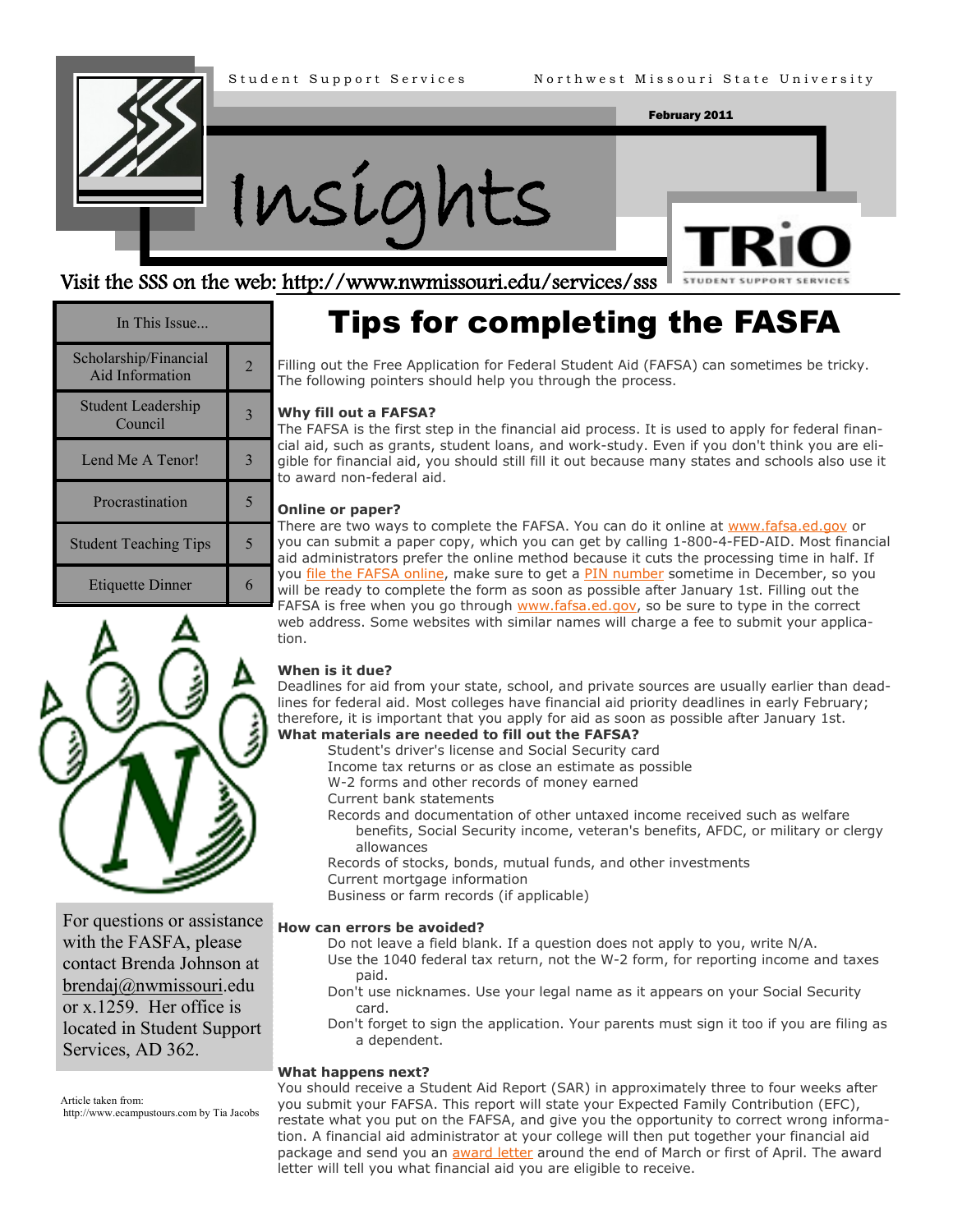## StrengthsQuest Month — March 2011

#### By: Ally Varner



March is national StrengthsQuest month and Student Support Serivces is celebrating all month long by encouraging members to use the resources StrengthsQuest provides.

StrengthsQuest begins with the Clifton StrengthsFinder assessment. The results from the assessment list your top 5 individual talents from a list of 30. Along with your results, you will also receive information on how your personal

talents and strengths can lead to success. The information you gain from the assessment can help you in many areas. Over 600 campuses use StrengthsQuest to help their students gain valuable information about themselves to use both now and in the future.

Struggling with writing your resume? Try listing your StrengthsQuest results in the heading as your personal strengths. Working with a group on a project? Use the StrengthsQuest Team Talent Map. This can be accessed by logging on to the StrengthsQuest website, clicking My StrengthsQuest, and clicking Team Talent Map. This feature allows students to type in member's information to discover which members can offer with skills in different areas based on their SQ results. The Team Talent Map allows you to better delegate roles for group projects, organizational committees, or work-related events. By discovering and applying your personal SQ personality traits, you can work more efficiently.

My personal traits have helped me with my school work by addressing which ways I like to learn best. These traits have also helped me in my personal relationships by discovering how I communicate most effectively with others. I have been able to apply myself in the areas of communication and discipline as a result of taking the StrengthsQuest survey. I have also enjoyed discovering what my friends' results were and how we are alike and different. My StrengthsQuest personality is Achiever, Communication, Positivity, Discipline, and Learner. Do you know what yours is? Be sure to attend all events hosted by SSS promoting StrengthsQuest this month!

For more information on how to take StrengthsQuestion, see your mentor or Brenda Johnson at x1259  $(AD 362)$  or brendaj@nwmissouri.edu.



#### **Online Degree Audit System**

**The online Degree Audit is available in 'CatPAWS** for catalog years starting in Fall 2006 to Fall 2010**.** Click on **Student** tab, then **Degree Audit** link to view your Degree Audit. Review your audit and consult your advisor if you have questions . **NOTE:** For catalog years prior to Fall 2006, you will continue to use the DARS printed audits available in the Registrar's Office. Changes to catalog year, degree, major and minor should be submitted to the Registrar's Office.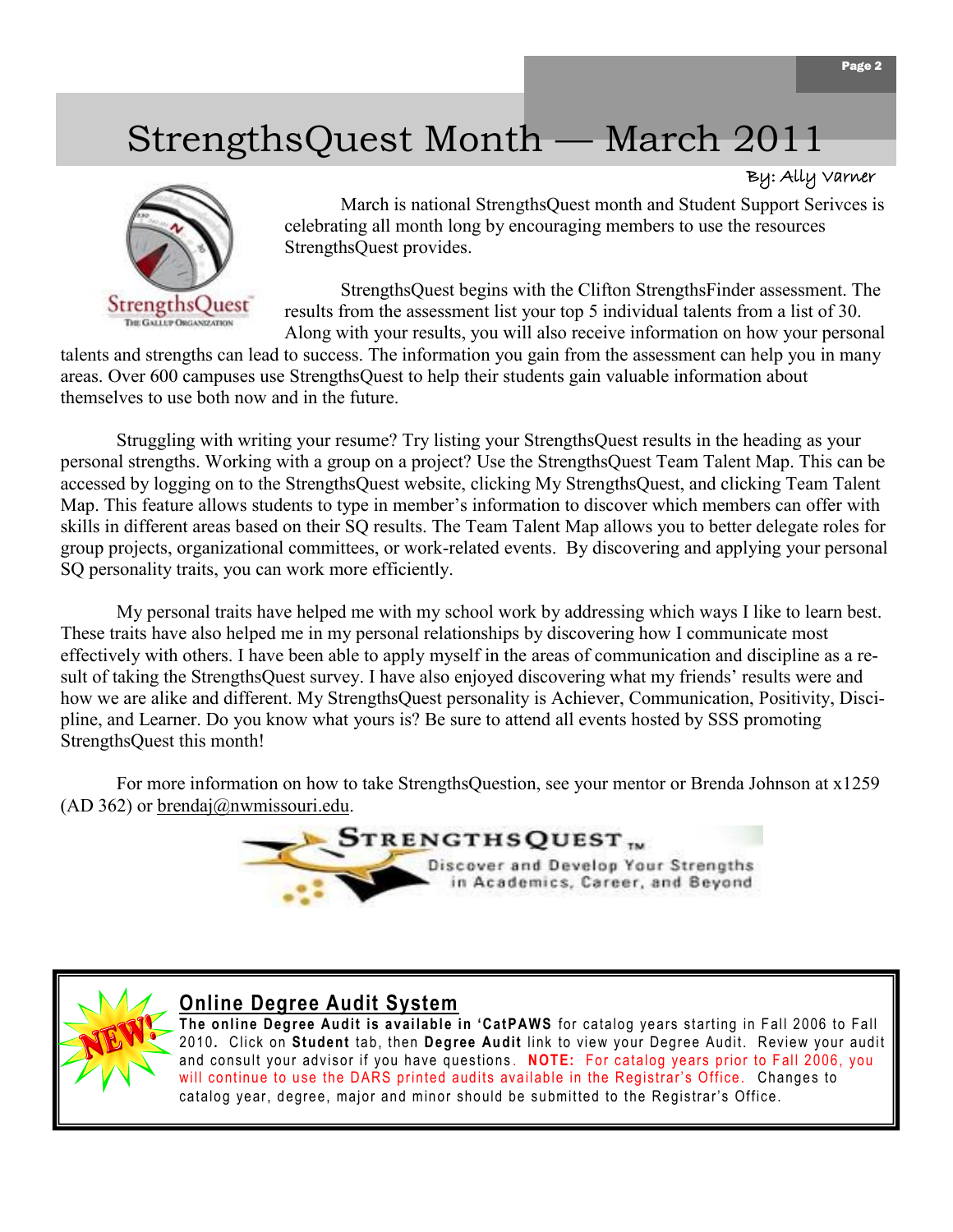### Is Graduate School for You?

So have you ever had anyone ask the one question every student despises hearing: what are your plans after graduation? No worries, almost every student faces this question and it sends them into this downward spiral thinking that they have no clue what their plans are! It is important to plan for your future, but as the future is always uncertain your plans might be as well!

Maybe you're not sure that you want to jump right into a career, and that's ok! Many students decide that they want to go to graduate school and obtain a higher level or more specialized degree to make them stand out above the rest of the competition. Having a graduate degree can make you more hirable in many career fields and also make you more qualified for upper level positions. If you are considering graduate school it is a good idea to start evaluating the program that you want to go into early as many schools do not have one general application deadline, but rather determine deadlines by area of study. At Northwest we have a Graduate Office that you can visit to get more details and also an excellent graduate school website that you can obtain masses of information from. My suggestion would be to start on the website and figure out what areas or degrees interest you and then to stop by the Graduate Office with any questions that you may have.

*SAVE THE DATE! SSS Open House & Graduation Reception April 21, 2011, AD 360 11 a.m. — 1:30 p.m.*

By: Justin Ranney

A few considerable differences with graduate school that you need to note are that full time is only 9 hours in comparison to 12 hours for undergraduate. Also with graduate school you can apply for a graduate assistantship on campus that will provide you with a 20 hour a week position that will not only include a



paid stipend but will also wave your tuition for classes! When looking into such positions it is important to start early as they can be very competitive because the program provides students with so many benefits. Not only will it help you to pay for school but it also helps students to work with full time faculty and staff to get a taste of some real world work which could help you to decide what career path you want to go down. Many graduate schools have lengthy applications and have several documents that you will have to turn in with them so it is very important to start looking at the different universities and programs that you are interested in so that you can start to prepare your applications and statements. It is also common for schools to ask for letters of recommendation so be thinking of those you have worked with and also professors that you would request a recommendation from as many schools like to see letters from several different sources from varying backgrounds.

If you are interested in graduate school make sure to do your research and visit the appropriate offices as they have endless information and are more than willing to help you to find your way. If you need any help with searching for programs or just getting started the SSS staff is a great place to start and would be more than willing to participate in building your future!

**Don't know when you final exams are scheduled? Check out NWMSU online schedule for finals:** 

**http://www.nwmissouri.edu/registrar/finals.htm**